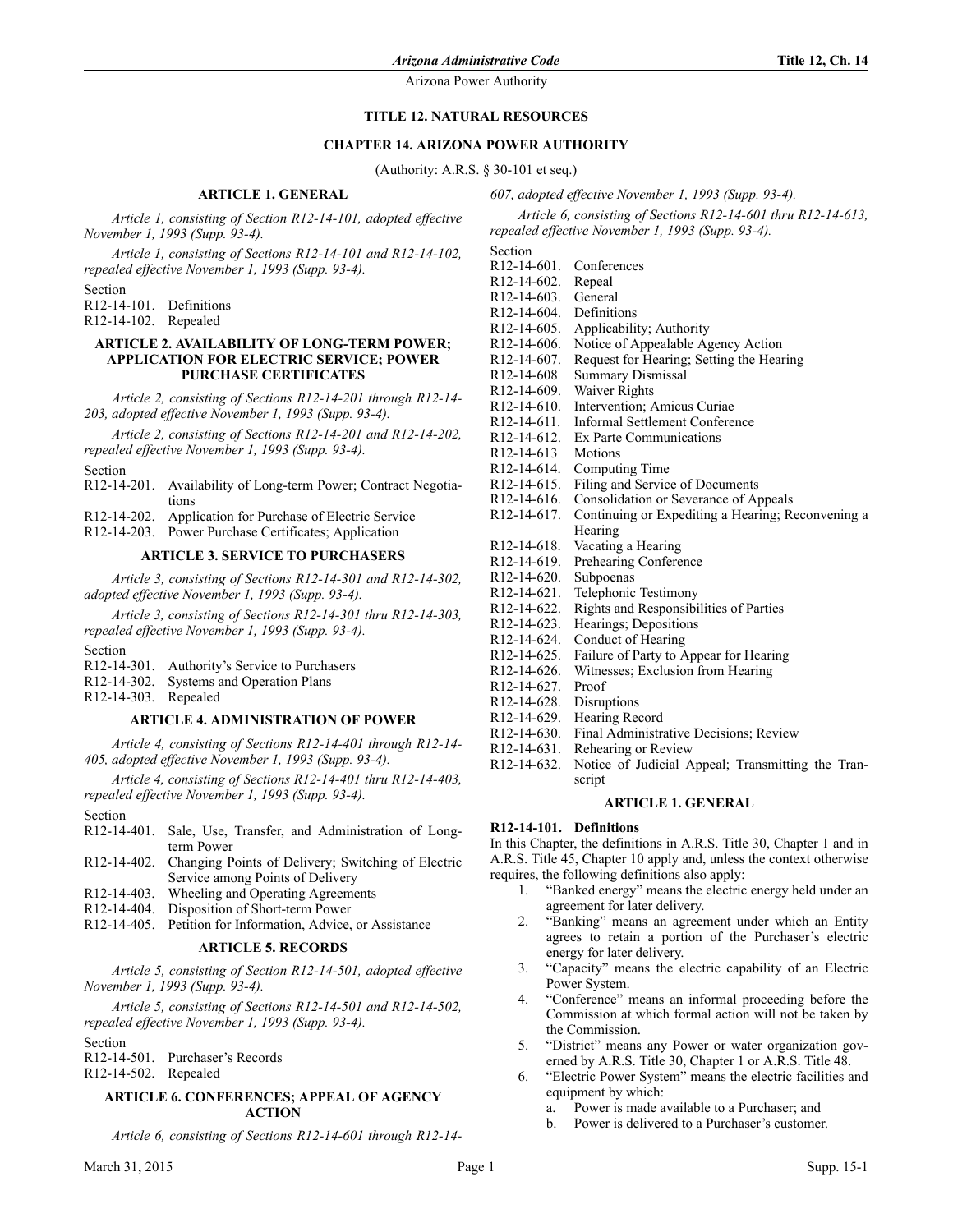- 7. "Energy" means electric energy made available to a Purchaser.
- 8. "Entity" means any District, governmental agency, Operating Unit, or Person.
- 9. "Exchange" means a transfer of electric Power by a Purchaser to another Purchaser that is obligated to return a similar amount of Power upon terms and conditions and at the time or times approved by the Authority under R12-14-401(K).
- 10. "Load" means the electric Power required to meet a Purchaser's demand for electric service.
- 11. "Long-term Power" means any supply of Power that is available to the Authority for a period more than 366 consecutive days and that is subject to the jurisdiction of, and disposition by, the Authority, including any Power recaptured by the Authority and any Power tendered or relinquished by a Purchaser.
- 12. "Point of Delivery" means the point or points on a transmission system where the Authority makes Power available for delivery to a Purchaser.
- 13. "Power pooling" means an agreement for aggregating or commingling the Long-term Power supplies of two or more Purchasers.
- 14. "Power Purchase Certificate" means the certificate required before a Purchaser enters into a Power Sales Contract under A.R.S. § 30-151 et seq.
- 15. "Power Sales Contract" means a contract under which the Authority sells Long-term Power to a Purchaser.
- 16. "Preference" means the priority of entitlement to Power according to A.R.S. § 30-125 or A.R.S. § 45-1708.
- 17. "Purchaser" means any Qualified Entity that contracts to purchase Power from the Authority under A.R.S. Title 30, Chapter 1 or under A.R.S. Title 45, Chapter 10.
- 18. "Qualified Entity" means any Entity that is eligible to purchase Power from the Authority under A.R.S. Title 30, Chapter 1 or A.R.S. Title 45, Chapter 10.
- 19. "Recapture" means the recovery or retaking by the Authority from a Purchaser of Long-term Power that exceeds the Purchaser's needs, for reallocation among other Qualified Entities.
- 20. "Relinquish" means a Purchaser's return of unneeded Power to the Authority.
- 21. "Secretary" means the person designated by the Commission to act as the official Secretary or as the Assistant Secretary of the Authority.
- 22. "Service Territory" means the geographic area in which Power is sold or used by a Purchaser and is described in a Power Purchase Certificate or an amendment to a Power Purchase Certificate.
- 23. "Short-term Power" means any supply of Power made available by or through the Authority for a period of no more than 366 consecutive days.
- 24. "Tender" means a Purchaser's offer to return unneeded Power to the Authority.
- 25. "Wheeling" means delivery of Power over the transmission system of another Entity.

## **Historical Note**

Former Rule Article I. Not in original publication, correction, paragraph (5) (Supp. 75-1). Former Section R12-14- 01 renumbered as Section R12-14-101 (Supp. 85-6). Section repealed, new Section adopted effective November 1, 1993 (Supp. 93-4). Amended by final rulemaking at 9 A.A.R. 370, effective March 15, 2003 (Supp. 03-1).

# **Historical Note**

**R12-14-102. Repealed**

Former Rule Article II. Former Section R12-14-02 renumbered as Section R12-14-102 (Supp. 85-6). Section repealed effective November 1, 1993 (Supp. 93-4).

## **ARTICLE 2. AVAILABILITY OF LONG-TERM POWER; APPLICATION FOR ELECTRIC SERVICE; POWER PURCHASE CERTIFICATES**

## **R12-14-201. Availability of Long-term Power; Contract Negotiations**

- **A.** Except as provided in R12-14-401(B), if the Authority decides that a supply of Long-term Power is available, the Authority shall give public notice that it will receive applications for electric service from prospective Purchasers. The public notice shall include the date, time, and place for the public information Conference at which the Authority shall provide a preliminary proposal for the allocation and marketing of available Long-term Power.
- **B.** The Authority shall give public notice of the date, time, and place for a public comment Conference to be held not more than 60 days after the date of the public information Conference held under subsection (A). An interested party may appear at the public comment Conference and present oral and written comments on the Authority's Long-term Power proposal provided at the public information Conference held under subsection (A).
- **C.** Public notice required by subsections (A) and (B) shall be mailed to:
	- 1. Existing Purchasers;
	- 2. Prospective Purchasers that notify the Authority of their interest in applying for Long-term Power; and
	- 3. Other Qualified Entities on the Authority's mailing list.
- **D.** Public notice required by subsections (A) and (B) shall be published in a newspaper of statewide circulation once each week for two consecutive weeks.
- **E.** A Qualified Entity wanting to enter into a Power Sales Contract shall file an application for electric service under R12-14- 202. The application shall be filed on or before the due date specified in the Authority's notice of intent to receive applications for electric service.
- **F.** Not later than 60 days after the due date for filing an application for electric service, the Authority shall notify all interested parties of the names and addresses of the prospective Purchasers that are eligible to enter into a Power Sales Contract. The Authority shall include in the notice a proposed allocation of Long-term Power to the eligible prospective Purchasers.
- **G.** Not later than 90 days after notification of eligibility and of the proposed allocation, the Authority shall present a draft form of contract to each eligible prospective Purchaser and begin contract negotiations.
- **H.** After contract negotiations are completed, the Authority shall prepare Power Sales Contracts and fix a date for contract signing.
- **I.** In allocating Long-term Power, the Authority shall consider:
	- 1. The financial interest and obligation of the Authority; and 2. The needs and interests of the Purchaser, customers of the
	- Purchaser, and prospective Purchasers.
- **J.** Within each class of preference priorities established by A.R.S. § 30-125(A), the Authority shall allocate Long-term Power equitably among Qualified Entities in the same preference class based upon the needs of the Entities and the type of use of Long-term Power.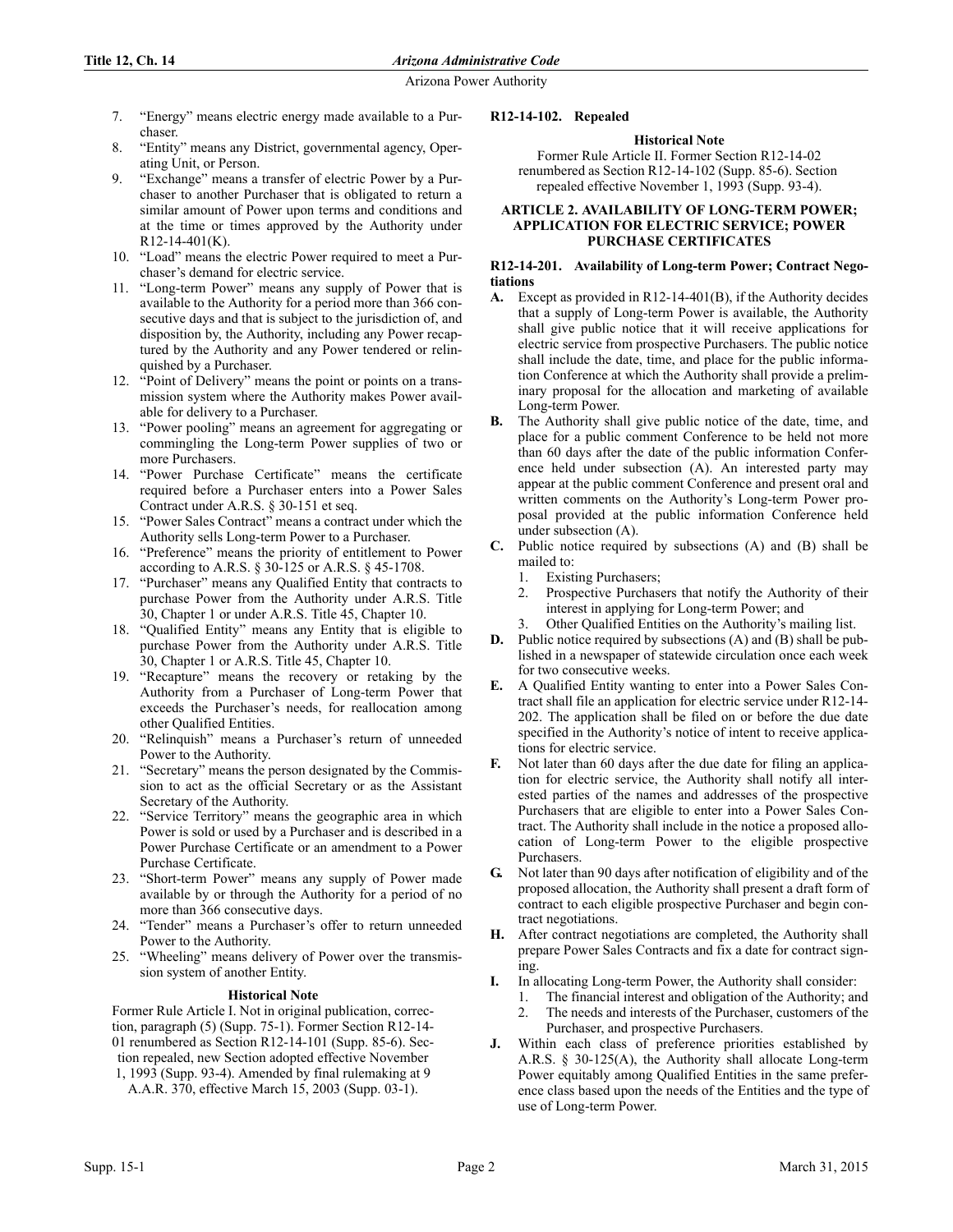**K.** In deciding whether to allocate or reallocate Long-term Power, the Authority shall consider other sources of Power available to the prospective Purchaser from the federal government.

# **Historical Note**

Former Rule Article III. Not in original publication, correction, paragraph (5) (Supp. 75-1). Former Section R12- 14-11 renumbered as Section R12-14-201 (Supp. 85-6). Section repealed, new Section adopted effective November 1, 1993 (Supp. 93-4). Amended by final rulemaking at 9 A.A.R. 370, effective March 15, 2003 (Supp. 03-1).

# **R12-14-202. Application for Purchase of Electric Service**

- **A.** A Qualified Entity that desires to purchase Long-term Power shall file a written application for electric service with the Authority. The application shall include the following:
	- 1. The Entity's proposed use of Long-term Power;
	- 2. The Point or Points of Delivery where the Entity will receive electric service;
	- 3. The annual energy requirement stated in kilowatt-hours, for each Point of Delivery;
	- 4. The maximum capacity requirement stated in kilowatts, for each Point of Delivery during a continuous 12-month period; and
	- 5. A statement of the Entity's kilowatt and kilowatt-hour sales or usage during each of the 24 months immediately preceding the date of the application, divided into reference classifications, such as residential, commercial, irrigation pumping, industrial, public use, or other classification used by the Entity or recognized in the electric utility industry.
- **B.** An application form for electric service is available at the Authority's business office.
- **C.** If the Authority determines that an applicant is eligible to enter into a Power Sales Contract for Long-term Power offered under A.R.S. Title 30, Chapter 1, the applicant, within 30 days after receipt of notice of eligibility, shall file an application for a Power Purchase Certificate under R12-14-203.
- **D.** The holder of an existing Power Purchase Certificate is required to re-apply for a Power Purchase Certificate only if the holder wants to use the Long-term Power acquired under A.R.S. Title 30, Chapter 1, in a Service Territory that differs from the Service Territory described in the holder's existing Power Purchase Certificate.

# **Historical Note**

Former Rule Article IV. Not in original publication, correction, Paragraph (6) (Supp. 75-1). Former Section R12- 14-12 renumbered as Section R12-14-202 (Supp. 85-6). Section repealed, new Section adopted effective November 1, 1993 (Supp. 93-4). Amended by final rulemaking at 9 A.A.R. 370, effective March 15, 2003 (Supp. 03-1).

# **R12-14-203. Power Purchase Certificates; Application**

- **A.** An application for a Power Purchase Certificate, or an application to amend an existing Power Purchase Certificate, shall be dated, signed, and verified by the applicant or the applicant's authorized representative. An original and five copies of the application and any documents, maps, or other written material to which reference is made in the application shall be filed with the Authority.
- **B.** An application form for a Power Purchase Certificate is available at the Authority's business office.
- **C.** The application shall include the information required by A.R.S. § 30-152 and the following:
	- 1. A statement of the nature of the applicant's business, and applicant's legal status (for example, a corporation, a partnership, or other business type);
- 2. The applicant's mailing address;
- 3. A detailed description of the proposed Service Territory;
- 4. The name and mailing address of the principal executive officer or secretary of each Entity engaged in the distribution of Power within the proposed Service Territory or contiguous to the Proposed Service Territory;
- 5. The estimated amount of Long-term Power for each use proposed by the applicant;
- 6. Whether the applicant intends to sell Long-term Power on a profit or a non-profit basis;
- 7. Whether the applicant intends to use Long-term Power for its own use, resell Long-term Power, or use and resell the Long-term Power;
- 8. A detailed description of the applicant's Electric Power System for the use of Long-term Power;
- 9. A copy of any agreement under which the applicant intends to use an Electric Power System owned by another Entity;
- 10. The details of any plan under which the applicant proposes to construct, purchase, lease, or obtain the use of an Electric Power System for sale or distribution of Longterm Power; and
- 11. An explanation of any arrangements with other Entities for the use of electrical equipment or facilities that the applicant needs in order to use Long-term Power. If any other Entity claims ownership of, or transmission rights on, any electric facilities to be used or if the applicant will duplicate another Entity's electric facilities, the applicant shall disclose that information. If the applicant's arrangements appear to conflict with the rights of another Entity, the applicant may file an affidavit signed by an authorized officer of the affected Entity, describing the affected Entity's agreement to the arrangements for the applicant's use.
- **D.** When the application is filed, the Authority shall immediately set a date for a hearing under A.R.S. § 30-152.
- **E.** A Power Purchase Certificate is in effect only during the time the holder of the Power Purchase Certificate has an existing Power Sales Contract with the Authority.
- **F.** The holder of a Power Sales Contract shall use Power acquired under A.R.S. Title 30, Chapter 1 only in the Service Territory established by the legal description in the Power Purchase Certificate.
- **G.** The holder of a Power Purchase Certificate shall not assign the Power Purchase Certificate without the prior written approval of the Authority.

# **Historical Note**

Adopted effective November 1, 1993 (Supp. 93-4). Amended by final rulemaking at 9 A.A.R. 370, effective March 15, 2003 (Supp. 03-1).

# **ARTICLE 3. SERVICE TO PURCHASERS**

# **R12-14-301. Authority's Service to Purchasers**

- **A.** The Authority shall contract with a Purchaser to deliver Longterm Power only if transmission capability is available to ensure delivery of Long-term Power to the Purchaser at the Point or Points of Delivery to be designated in the Power Sales Contract. The Authority may also contract with a Purchaser to provide opportunities for connection between the Purchaser's Electric Power System and the Electric Power System of other **Entities**
- **B.** Before Long-term Power is made available to a Purchaser, the Purchaser shall provide evidence to the Authority that a transmission system is available to enable the Purchaser to take and receive Long-term Power at the locations and voltages designated by the Authority.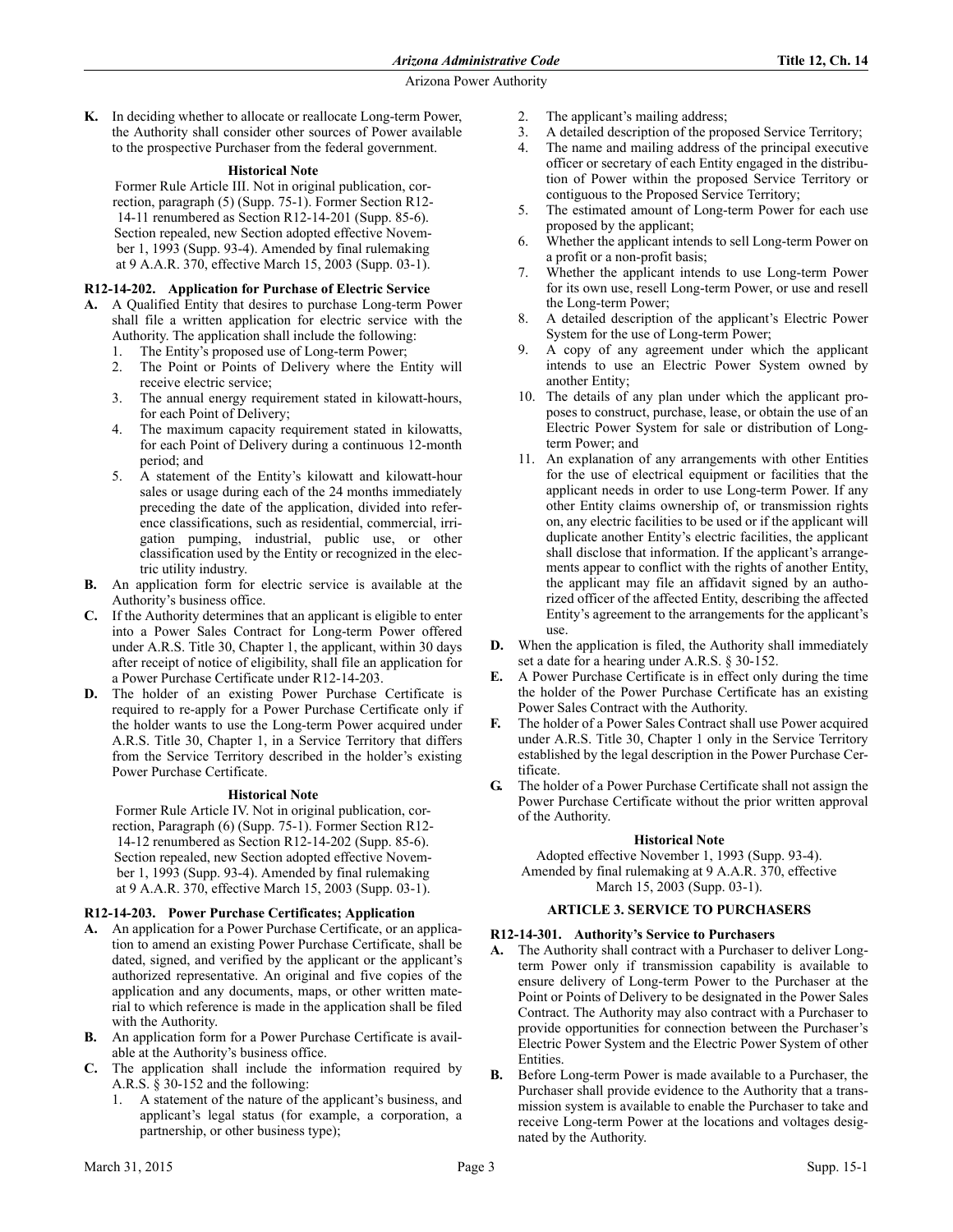- **C.** Unless the Authority agrees to provide facilities or enter into agreements for the transmission of electric Power, the facilities or agreements must be provided by the Purchaser.
- **D.** The Authority may obtain an alternative or an additional source of transmission service to serve the needs of a Purchaser.
- **E.** The Purchaser shall pay any costs or expenses necessary to provide transmission service to the Purchaser.
- **F.** By agreement with one or more Purchasers, the Authority may construct electric lines and related facilities of the voltage and capacity needed to serve the Purchaser. The agreement must assure full payment by the users of the operating costs, depreciation and interest, and any other costs or expenses associated with the project, during a 40-year amortization period or other period established by law or contract. If the Authority constructs the facilities, the Authority shall determine the incremental costs to be paid by the Purchaser or other user benefitting from the facilities constructed by the Authority.
- **G.** With the aid of Purchasers, the Authority shall work to maintain a system of load scheduling and records so that the Authority may reasonably predict:
	- 1. A Purchaser's current and future Power needs;
	- 2. Whether a Purchaser should be allowed or required to relinquish Long-term Power that is surplus to the Purchaser's needs; and
	- 3. Whether a Purchaser will have Long-term Power that is temporarily or permanently surplus to the Purchaser's needs.
- **H.** The Authority shall periodically perform surveys to:
	- 1. Identify sources of Power or transmission service that may be temporarily or permanently available to the Authority;
	- 2. Identify possible markets for available Power resources; and
	- 3. Identify possible markets for recaptured, relinquished, tendered, or temporarily available surplus Long-term Power.

## **Historical Note**

Former Rule Article V. Former Section R12-14-21 renumbered as Section R12-14-301 (Supp. 85-6). Section repealed, new Section adopted effective November 1, 1993 (Supp. 93-4). Amended by final rulemaking at 9 A.A.R. 370, effective March 15, 2003 (Supp. 03-1).

# **R12-14-302. Systems and Operation Plans**

For the Authority's information and assistance in the administration of its Power Sales Contracts, a Purchaser that does not manage and operate its own Electric Power System shall, at the Authority's request, submit a plan for the use and administration of Long-term Power. The Purchaser shall attach to the plan, maps, specifications, and agreements necessary to disclose the nature and extent of the plan.

# **Historical Note**

Former Rule Article VI. Not in original publication, correction, subsections (C) and (D) (Supp. 75-1). Former Section R12-14-22 renumbered as Section R12-14-302 (Supp. 85-6). Section repealed, new Section adopted effective November 1, 1993 (Supp. 93-4). Amended by final rulemaking at 9 A.A.R. 370, effective March 15, 2003 (Supp. 03-1).

# **R12-14-303. Repealed**

# **Historical Note**

Former Rule Article VII. Former Section R12-14-23 renumbered as Section R12-14-303 (Supp. 85-6). Section repealed effective November 1, 1993 (Supp. 93-4).

# **ARTICLE 4. ADMINISTRATION OF POWER**

## **R12-14-401. Sale, Use, Transfer, and Administration of Longterm Power**

- **A.** A Purchaser shall not enter into an agreement for power pooling affecting Power under the Authority's jurisdiction without the prior written approval of the Authority. The Authority shall not unreasonably withhold approval.
- **B.** Subject to the terms of a Purchaser's Power Sales Contract, a Purchaser may tender or relinquish surplus Long-term Power to the Authority for resale by the Authority.
- **C.** The Authority shall use its best efforts to sell a Purchaser's tendered or relinquished Long-term Power and shall apply the net proceeds from the sale toward the Purchaser's payment obligations under the Purchaser's Power Sales Contract.
- **D.** Long-term Power tendered or relinquished to the Authority shall be returned to the Purchaser not more than 60 days after the Authority's receipt of the Purchaser's written notice that the Purchaser requires a return of the tendered or relinquished Long-term Power to meet the Purchaser's loads.
- **E.** The tender or relinquishment of Long-term Power shall not relieve the Purchaser of its obligations under its Power Sales Contract. The tender or relinquishment of Long-term Power shall not be deemed to be a recapture by the Authority unless:
	- The tender or relinquishment is for the unexpired term of the Purchaser's Power Sales Contract; and
	- 2. The Authority has contracted to sell the tendered or relinquished Long-term Power to another Qualified Entity under the same terms and conditions as those contained in the Purchaser's Power Sales Contract.
- **F.** Subject to the terms of a Purchaser's Power Sales Contract, if the Long-term Power purchased from the Authority exceeds the Purchaser's electric load for three consecutive contract years, the Authority may recapture the excess Long-term Power as follows:
	- 1. The Authority shall give the Purchaser at least 30 days' written notice of a conference concerning the Authority's consideration of the possible recapture of Long-term Power;
	- 2. The Authority shall determine whether any portion of the Purchaser's Long-term Power allocation can reasonably be expected to exceed the Purchaser's future needs, and the Authority may recapture the excess portion;
	- 3. Subject to Article 6 of this Chapter, any recapture of Long-term Power is effective 60 days after the Purchaser receives a Notice of Recapture from the Authority, or at a later date specified in the Notice of Recapture; and
	- 4. Any recapture of Long-term Power reduces the Purchaser's allocation of Long-term Power by the amount of Long-term Power recaptured by the Authority.
- **G.** A Purchaser shall not transfer or assign a Power Sales Contract or any interest in a Power Sales Contract without prior written approval by the Authority. The transfer or assignment of a Power Sales Contract or any interest in a Power Sales Contract does not relieve the Purchaser from any obligation under the Purchaser's Power Sales Contract.
- **H.** The Authority shall not approve an assignment of a Power Sales Contract, or any interest in a Power Sales Contract that:
	- 1. Conflicts with any provision of law;
	- 2. Conflicts with the Authority's regulations;
	- 3. Conflicts with any provision of a Purchaser's Power Sales Contract;
	- 4. Disrupts established Power practices, an Electric Power System, or electric facilities;
	- 5. Results in an increased cost of service to other Purchasers; or
	- Confers a preference upon an Entity not entitled to prefer-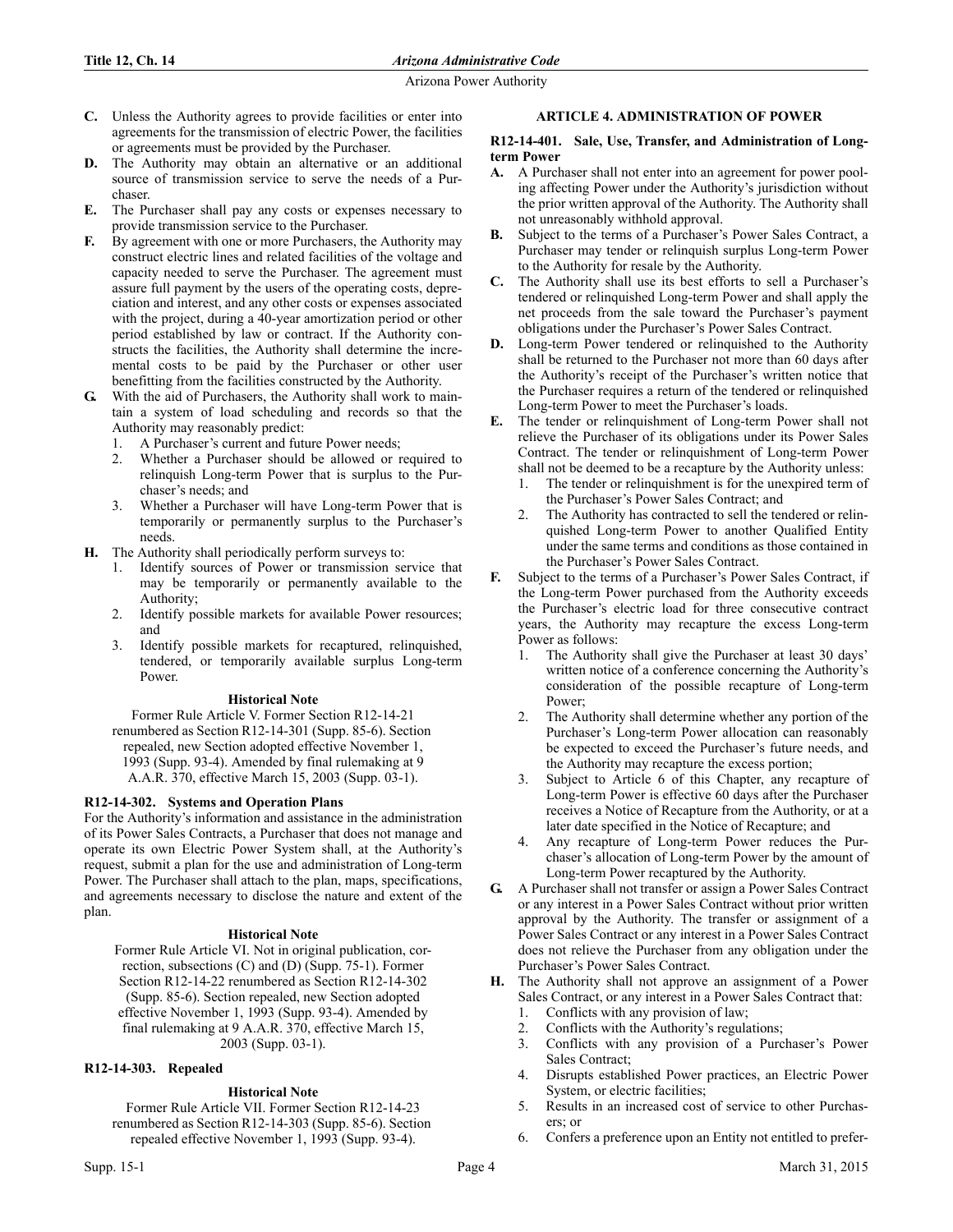ence.

- **I.** The Authority shall not approve an assignment of a Power Sales Contract or an interest in a Power Sales Contract if the Authority determines that the assignment is discriminatory or that the Long-term Power or rights to Long-term Power should be recaptured by the Authority for reallocation, sale, or other disposition to other Qualified Entities.
- **J.** A Power Sales Contract may restrict or prohibit the wholesale sale or resale of Long-term Power by the Purchaser.
- **K.** The holder of a Power Purchase Certificate shall use Longterm Power only for the purposes and uses for which it is allocated and sold. Long-term Power allocated and sold under A.R.S. Title 30, Chapter 1 shall be used only within the Service Territory established in the Purchaser's Power Purchase Certificate, unless otherwise authorized in writing by the Authority. The Authority may authorize banking of electric energy and exchange of banked energy between Purchasers under terms and conditions approved by the Authority.

## **Historical Note**

Former Rule Article VIII. Not in original publication, correction, subsection (G) (Supp. 75-1). Former Section R12-14-31 renumbered as Section R12-14-401 (Supp. 85-6). Section repealed, new Section adopted effective November 1, 1993 (Supp. 93-4). Amended by final rulemaking at 9 A.A.R. 370, effective March 15, 2003 (Supp. 03-1).

## **R12-14-402. Changing Points of Delivery; Switching of Electric Service Among Points of Delivery**

The Authority may allow a Purchaser to change its electric service from a Point of Delivery to another Point or Points of Delivery. Each Point of Delivery shall be a separate Point of Delivery for the Authority's billing purposes unless a new Point of Delivery replaces an existing Point of Delivery. A Purchaser cannot change or switch its electric service between the Purchaser's Points of Delivery and the Points of Delivery of other Purchasers without the prior written approval of the Authority.

# **Historical Note**

Former Rule Article IX. Former Section R12-14-32 renumbered as Section R12-14-402 (Supp. 85-6). Section repealed, new Section adopted effective November 1, 1993 (Supp. 93-4). Amended by final rulemaking at 9 A.A.R. 370, effective March 15, 2003 (Supp. 03-1).

# **R12-14-403. Wheeling and Operating Agreements**

- **A.** A Purchaser who wants to enter into an agreement for power pooling or an agreement with another Entity with regard to power operations, transmission, or wheeling involving Longterm Power shall:
	- 1. Petition the Authority for permission to enter into an agreement;
	- 2. State in the petition all relevant facts and the reasons for the proposed agreement; and
	- 3. Give the Authority a copy of any proposed agreement and other information, data, and documents requested by the Authority.
- **B.** A Purchaser shall not enter into an agreement for the transmission or wheeling of Long-term Power over the facilities of another Entity without the prior written approval of the Authority.
- **C.** An operating agreement, transmission agreement, power pooling agreement, or wheeling agreement shall not be approved by the Authority if the agreement:
	- 1. Conflicts with the provisions of any Power Sales Contract;
	- 2. Results in disruption of established electric service, oper-

ations, practices, systems, or facilities; or

3. Endangers electric service to other Purchasers, to third parties, or to the general public.

# **Historical Note**

Former Rule Article X. Former Section R12-14-33 renumbered as Section R12-14-403 (Supp. 85-6). Section repealed, new Section adopted effective November 1, 1993 (Supp. 93-4). Amended by final rulemaking at 9 A.A.R. 370, effective March 15, 2003 (Supp. 03-1).

# **R12-14-404. Disposition of Short-term Power**

The Authority may negotiate and enter into contracts with Qualified Entities for the sale, purchase, exchange, or other disposition of Short-term Power.

# **Historical Note**

Adopted effective November 1, 1993 (Supp. 93-4). Amended by final rulemaking at 9 A.A.R. 370, effective March 15, 2003 (Supp. 03-1).

# **R12-14-405. Petition For Information, Advice, or Assistance**

- **A.** Under A.R.S. § 30-129 and A.R.S. Title 45, Chapter 10, any Entity may petition the Authority for information, advice, or assistance regarding any matter within the jurisdiction of the Authority. The petition shall be in writing and shall include:
	- 1. The names of all interested or affected Entities;
	- 2. The basis for the requested information, advice, or assistance;
	- 3. The location of any Project involved;
	- 4. The action requested of the Commission; and
	- 5. Other information or relevant matter that may assist the Commission in acting upon the petition.
- **B.** The Commission may direct the Authority staff or an Authority consultant to conduct preliminary studies, surveys, or investigations with respect to any requested action.
- **C.** If appropriate, the Commission shall schedule a Conference. The Authority shall notify all interested Entities that they may make an oral or written presentation and file documents, reports, or other material relevant to the requested action.

## **Historical Note**

Adopted effective November 1, 1993 (Supp. 93-4). Amended by final rulemaking at 9 A.A.R. 370, effective March 15, 2003 (Supp. 03-1).

# **ARTICLE 5. RECORDS**

# **R12-14-501. Purchaser's Records**

At the request of the Authority, a Purchaser shall file copies of agreements for the purchase, sale, exchange, transmission, banking, power pooling, or wheeling of Long-term Power between the Purchaser and any Entity other than the Authority, together with all current rate schedules and amendments.

## **Historical Note**

Former Rule Article XI. Former Section R12-14-41 renumbered as Section R12-14-501 (Supp. 85-6). Section repealed, new Section adopted effective November 1, 1993 (Supp. 93-4). Amended by final rulemaking at 9 A.A.R. 370, effective March 15, 2003 (Supp. 03-1).

# **R12-14-502. Repealed**

# **Historical Note**

Former Rule Article XII. Not in original publication, correction subsections (A) and (B) (Supp. 75-1). Former Section R12-14-42 renumbered as Section R12-14-502 (Supp. 85-6). Section repealed effective November 1, 1993 (Supp. 93-4).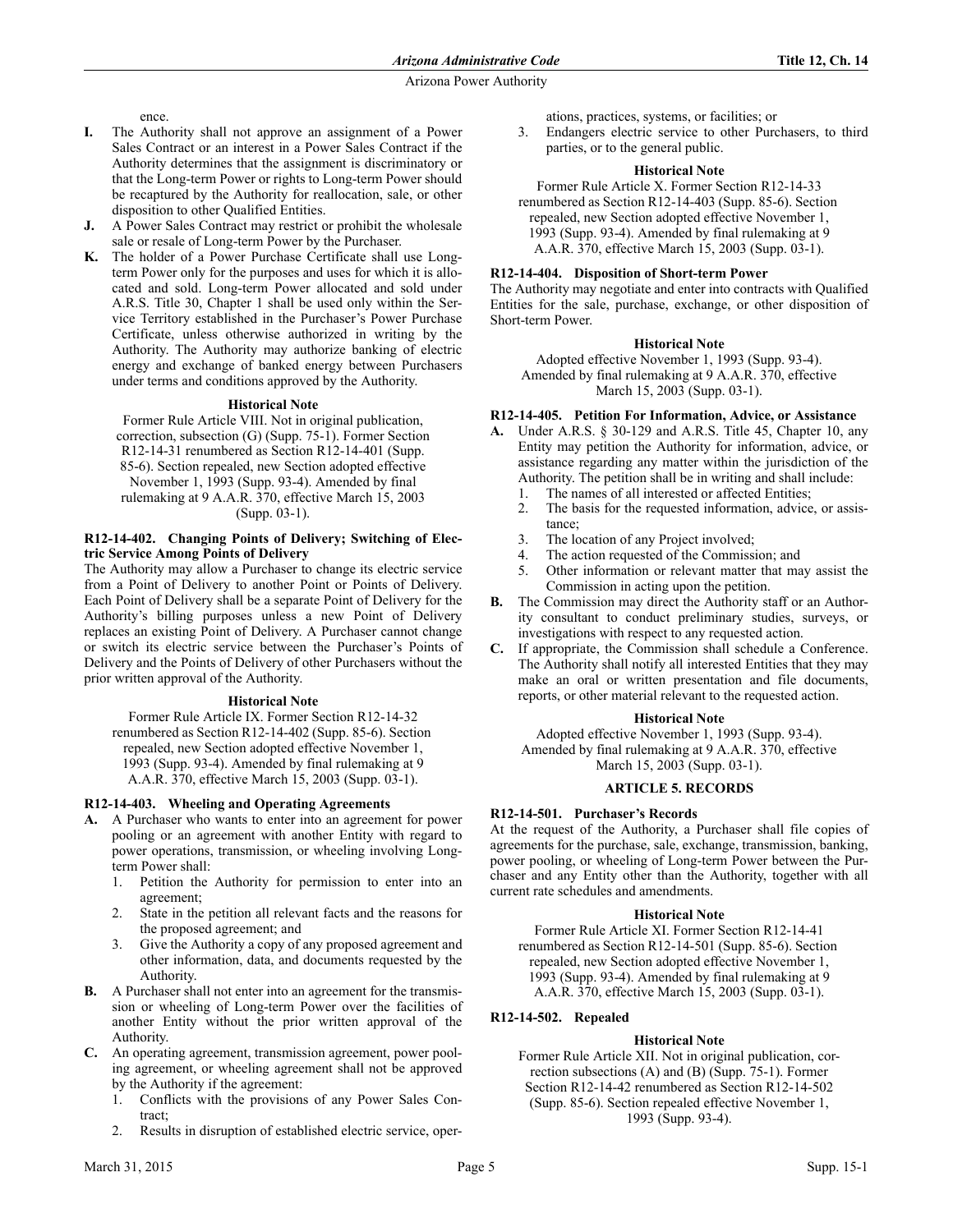## **ARTICLE 6. CONFERENCES; APPEAL OF AGENCY ACTION**

# **R12-14-601. Conferences**

- **A.** After first giving not less than 10 days' public notice and an opportunity to comment, the Commission may hold a Conference concerning any subject matter within the jurisdiction of the Authority. The Commission shall determine the Conference agenda. A Conference is intended to provide information and receive comments regarding any pending or proposed course of action by the Commission. A formal or binding action shall not be taken by the Commission at a Conference.
- **B.** Except as otherwise provided in these rules, the Commission shall establish the date, time, and place of any Conference and may continue, adjourn, or reschedule any Conference.

# **Historical Note**

Correction, not in original publication; former Rules of Practice and Procedure, Article I, adopted effective November 14, 1952, renumbered as Section R12-14-601 (Supp. 85-6). Section repealed, new Section adopted effective November 1, 1993 (Supp. 93-4). Former Section R12-14-601 repealed; new Section R12-14-601 renumbered from R12-14-607 and amended by final rulemaking at 9 A.A.R. 370, effective March 15, 2003 (Supp. 03-1).

# **R12-14-602. Repealed**

# **Historical Note**

Correction, not in original publication; former Rules of Practice and Procedure, Article II, adopted effective November 14, 1952, renumbered as Section R12-14-602 (Supp. 85-6). Section repealed, new Section adopted effective November 1, 1993 (Supp. 93-4). Section repealed; new Section made by final rulemaking at 9 A.A.R. 370, effective March 15, 2003 (Supp. 03-1). Section repealed by final rulemaking at 21 A.A.R. 297, effective April 14, 2015 (Supp. 15-1).

# **R12-14-603. General**

- **A.** This article applies to any Appealable Agency Action arising from a decision or action of the Commission.
- **B.** The Commission shall conduct any administrative hearing, pursuant to the requirements of this article, acting as the Administrative Law Judge pursuant to A.R.S. § 41-1092.01.
- **C.** Because state statutes provide many of the procedural requirements for the conduct of administrative hearings, these rules will cross reference such statutes where appropriate. Copies of the statutes and these rules may be obtained from the Arizona Power Authority at its office at 1810 W. Adams Street, Phoenix, Arizona, during normal business hours.

# **Historical Note**

Correction, not in original publication; former Rules of Practice and Procedure, Article III, adopted effective November 14, 1952, renumbered as Section R12-14-603 (Supp. 85-6). Section repealed, new Section adopted effective November 1, 1993 (Supp. 93-4). Section repealed by final rulemaking at 9 A.A.R. 370, effective March 15, 2003 (Supp. 03-1). New Section made by final rulemaking at 21 A.A.R. 297, effective April 14, 2015 (Supp. 15-1).

# **R12-14-604. Definitions**

For purposes of this article, the following definitions apply unless otherwise stated:

1. As used in this article, the terms "Commission" and "Administrative Law Judge" have the same meaning as in the relevant statutes and are used interchangeably.

- 2. "Appealable Agency Action" means any decision or action by the Commission determining matters related to the allocation of and contracting for power resources and associated services marketed by the Commission.
- 3. "Arizona Power Authority" or "Authority" means the agency established pursuant to title 30, chapter 1, article 1, Arizona Revised Statutes.
- 4. "Commission" means the Arizona Power Authority Commission as established and organized pursuant to title 30, chapter 1, article 1, Arizona Revised Statutes.
- 5. "Party" has the meaning described in A.R.S. § 41- 1001(14).
- "Person" has the meaning described in A.R.S.  $\S$  41-1001(15).

# **Historical Note**

Correction, not in original publication; former Rules of Practice and Procedure, Article IV, adopted effective

November 14, 1952, renumbered as Section R12-14-604 (Supp. 85-6). Section repealed, new Section adopted effective November 1, 1993 (Supp. 93-4). Section repealed by final rulemaking at 9 A.A.R. 370, effective March 15, 2003 (Supp. 03-1). New Section made by final rulemaking at 21 A.A.R. 297, effective April 14, 2015 (Supp. 15-1).

# **R12-14-605. Applicability; Authority**

- **A.** These rules apply to any Appealable Agency Action heard by the Commission. Unless otherwise required by law or waived pursuant to subsection (B), all hearings shall be scheduled at the convenience of the Commission and shall be held at the Arizona Power Authority's business office in Phoenix, Arizona. The rules in this article were drafted, proposed, and adopted pursuant to A.R.S. § 41-1003 and A.R.S. § 41- 1092.01(F).
- **B.** The Commission may waive the application of any of these rules to further administrative convenience, expedition, and economy:
	- 1. With the consent of the parties to the appeal, or
	- 2. If the waiver does not conflict with law, and does not cause undue prejudice to any party.
- **C.** If a procedure is not provided by statute or these rules, the Commission may issue an order using the Arizona Rules of Civil Procedure or related local court rules for guidance.

## **Historical Note**

Correction, not in original publication; former Rules of Practice and Procedure, Article V, adopted effective November 14, 1952, renumbered as Section R12-14-605 (Supp. 85-6). Section repealed, new Section adopted effective November 1, 1993 (Supp. 93-4). Section repealed by final rulemaking at 9 A.A.R. 370, effective March 15, 2003 (Supp. 03-1). New Section made by final rulemaking at 21 A.A.R. 297, effective April 14, 2015 (Supp. 15-1).

# **R12-14-606. Notice of Appealable Agency Action**

- **A.** The Authority shall serve notice of an Appealable Agency Action pursuant to A.R.S. § 41-1092.04. Pursuant to A.R.S. § 41-1092.03, the notice shall:
	- 1. Identify the statute or rule on which the action is based.
	- 2. Include a description of any party's right to file a notice of appeal or to request a hearing on the Appealable Agency Action.
	- 3. Include a description of any party's right to request an informal settlement conference pursuant to A.R.S. § 41- 1092.06.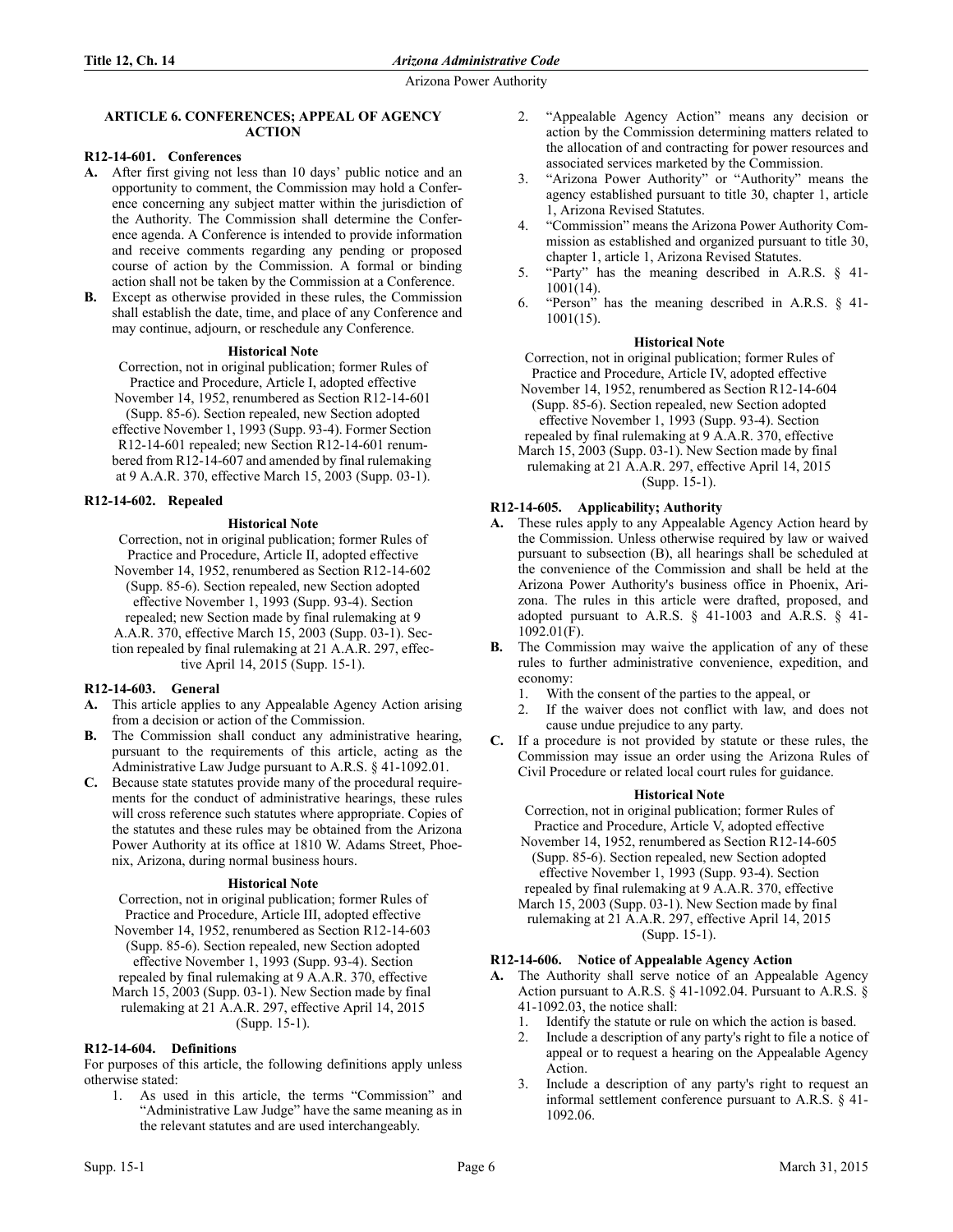**B.** Each Appealable Agency Action shall be posted to the Arizona Power Authority website within 48 hours after the action is taken. The posting shall constitute official notice of the action. The Authority additionally may elect to provide any party, and such other interested persons as have officially requested to be included, electronic notice of the posting which may be accompanied by the referenced document. Otherwise, each person or entity which has participated in the process leading to the Appealable Agency Action shall be provided with written notice thereof, with notice at the Person's last address of record within five days of the notice being published on the Arizona Power Authority website.

### **Historical Note**

Correction, not in original publication; former Rules of Practice and Procedure, Article VI, adopted effective November 14, 1952, renumbered as Section R12-14-606 (Supp. 85-6). Section repealed, new Section adopted effective November 1, 1993 (Supp. 93-4). Section repealed by final rulemaking at 9 A.A.R. 370, effective March 15, 2003 (Supp. 03-1). New Section made by final rulemaking at 21 A.A.R. 297, effective April 14, 2015 (Supp. 15-1).

## **R12-14-607. Request for Hearing; Setting the Hearing**

- **A.** A party may initiate an appeal by filing a notice of appeal or request for a hearing with the Arizona Power Authority within 30 days after receiving the notice prescribed in R12-14- 606(A). The notice of appeal or request for a hearing may be filed by a party whose legal rights, duties or privileges were determined by the Appealable Agency Action. A notice of appeal or request for a hearing also may be filed by a party who will be adversely affected by the Appealable Agency Action and who exercised any right provided by law to comment on the action being appealed or contested, provided that the grounds for the notice of appeal or request for a hearing are limited to issues raised in that party's comments. The notice of appeal or request for a hearing shall identify the party, the party's address, and the action being appealed and shall contain a concise statement of the reasons for the appeal or request for a hearing. If requested, the Authority shall schedule an appeal hearing pursuant to this section.
- **B.** If good cause is shown, the Commission may accept an appeal or request for a hearing that is not filed in a timely manner.
- **C.** A party filing a notice of appeal or requesting the Commission schedule an administrative hearing shall provide the following information:
	- 1. Caption of the Appealable Agency Action, including the name and address of each party;
	- 2. The date the party appealed the agency action;
	- 3. A concise statement of the reasons for the appeal;
	- 4. Any request to expedite or consolidate the appeal; and
	- 5. If a hearing is requested:
		- a. the estimated time for the hearing;
		- b. the proposed hearing dates; and
		- c. any agreement of the Parties to waive applicable time limits to set the hearing.
- **D.** The date scheduled for the hearing may be advanced or delayed on the agreement of the parties or on a showing of good cause, pursuant to A.R.S. § 41-1092.05.
- **E.** Within 10 days of the Commission's receipt of a request for hearing, the Commission shall provide notice of the date, time, and location of the hearing in the same manner as provided in R12-14-606(B).

#### **Historical Note**

Correction, not in original publication; former Rules of Practice and Procedure, Article VII, adopted effective

November 14, 1952, renumbered as Section R12-14-607 (Supp. 85-6). Section repealed, new Section adopted effective November 1, 1993 (Supp. 93-4). Section renumbered to R12-14-601 at 9 A.A.R. 370, effective March 15, 2003 (Supp. 03-1-1). New Section made by final rulemaking at 21 A.A.R. 297, effective April 14, 2015

(Supp. 15-1).

## **R12-14-608. Summary Dismissal**

An appeal to the Commission may be subject to summary dismissal by the Commission for any of the following causes:

- 1. If a statement of the reasons for the appeal is not included in the notice of appeal and is not filed within the time required:
- 2. If the notice of appeal or request for hearing is not filed within the time required.

### **Historical Note**

Correction, not in original publication; former Rules of Practice and Procedure, Article VIII, adopted effective November 14, 1952, renumbered as Section R12-14-608 (Supp. 85-6). Section repealed effective November 1, 1993 (Supp. 93-4). New Section made by final rulemaking at 21 A.A.R. 297, effective April 14, 2015 (Supp. 15- 1).

# **R12-14-609. Waiver of Rights**

Except to the extent precluded by another provision of law, a Person may waive any right conferred on that person by this Article.

### **Historical Note**

Correction, not in original publication; former Rules of Practice and Procedure, Article IX, adopted effective November 14, 1952, renumbered as Section R12-14-609 (Supp. 85-6). Section repealed effective November 1, 1993 (Supp. 93-4). New Section made by final rulemaking at 21 A.A.R. 297, effective April 14, 2015 (Supp. 15- 1).

## **R12-14-610. Intervention; Amicus Curiae**

- **A.** A person who wishes to intervene in an appeal must file a motion to intervene. Except for good cause shown, a person must file the motion within 10 days after the Commission issues its notice pursuant to R12-14-607(E).
- **B.** A motion to intervene must set forth the basis for the proposed intervention, including whether the person had a right to appeal the Appealable Agency Action or claims an interest in the subject of the action and the person is so situated that disposition of the action may as a practical matter impair or impede the person's ability to protect that interest, unless the Person's interest is adequately represented by existing parties.
- **C.** The Commission may:
	- 1. Grant the motion to intervene;
	- 2. Deny the motion to intervene for good cause, e.g., where granting it would disadvantage the rights of the existing parties or unduly delay adjudication of the appeal; or
	- 3. Grant the motion to intervene but limit the person's participation in the appeal.
- **D.** A person may file a motion to file a brief as amicus curiae.
	- 1. The motion must state the person's interest in the appeal and how its brief will be relevant to the Appealable Agency Action.
	- 2. The motion must contain a certification that the movant or movant's counsel has read any relevant filed briefs of the parties and that the movant's arguments are not duplicative of those presented by the parties.
	- 3. The Commission may grant or deny the motion in its discretion. The Commission may also allow a Person to file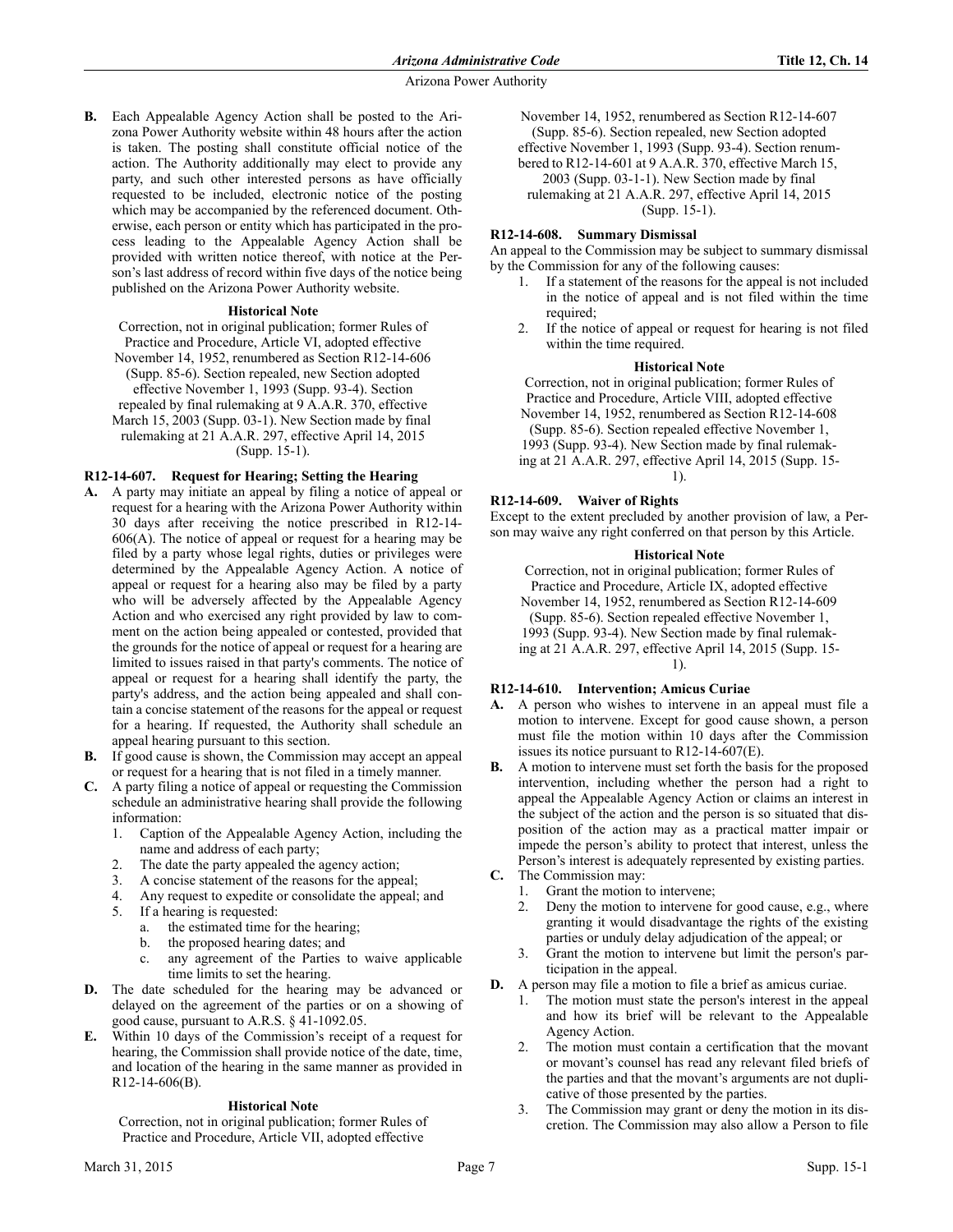a brief as amicus curiae if it denies the Person's motion to intervene.

**E.** A person granted full or limited intervener status is a party to the appeal, while an amicus curiae is not. A person granted amicus curiae status shall serve its brief on the parties to the appeal.

# **Historical Note**

Correction, not in original publication; former Rules of Practice and Procedure, Article X, adopted effective November 14, 1952, renumbered as Section R12-14-610 (Supp. 85-6). Section repealed effective November 1, 1993 (Supp. 93-4). New Section made by final rulemaking at 21 A.A.R. 297, effective April 14, 2015 (Supp. 15- 1).

# **R12-14-611. Informal Settlement Conference**

- **A.** If requested by any party to an appeal of an Appealable Agency Action, the Commission shall hold an informal settlement conference within 15 days after receiving the request. A request for an informal settlement conference shall be in writing and shall be filed with the Commission no later than twenty days before the hearing. If an informal settlement conference is requested, the party shall notify the Commission of the request and the outcome of the conference. The request for an informal settlement conference does not toll the sixty day period in which the administrative hearing is to be held pursuant to A.R.S. § 41-1092.05.
- **B.** If an informal settlement conference is held, a person designated by the Commission shall represent the Commission at the conference. The Commission representative shall notify the appellant in writing that statements, either written or oral, made by the appellant at the conference, including a written document, created or expressed solely for the purpose of settlement negotiations are inadmissible in any subsequent administrative hearing. By participating in the settlement conference, the party or parties waive their right to object to the participation of the Commission representative in the final administrative decision.

## **Historical Note**

Correction, not in original publication; former Rules of Practice and Procedure, Article XI, adopted effective November 14, 1952, renumbered as Section R12-14-611 (Supp. 85-6). Section repealed effective November 1, 1993 (Supp. 93-4). New Section made by final rulemaking at 21 A.A.R. 297, effective April 14, 2015 (Supp. 15- 1).

# **R12-14-612. Ex Parte Communications**

A party shall not communicate, either directly or indirectly, with the Commission or individual Commissioners about any substantive issue in a pending appeal unless:

- 1. All parties are present;
- 2. It is during a scheduled proceeding, provided that a party that fails to appear after proper notice waives its right to object to the subjects discussed or any rebuttal of these subjects or
- 3. It is in writing, including facsimile or other electronic means, with copies to all Parties.

## **Historical Note**

Correction, not in original publication; former Rules of Practice and Procedure, Article XII, adopted effective November 14, 1952, renumbered as Section R12-14-612 (Supp. 85-6). Section repealed effective November 1, 1993 (Supp. 93-4). New Section made by final rulemaking at 21 A.A.R. 297, effective April 14, 2015 (Supp. 15- 1).

- **A.** Purpose. A party requesting a ruling from the Commission shall file a motion. Motions may be made for rulings such as:
	- 1. Consolidation or severance of issues pursuant to R12-14- 616;
	- 2. Continuing or expediting a hearing pursuant to R12-14-  $617$
	- 3. Vacating a hearing pursuant to R12-14-618;
	- 4. Prehearing conference pursuant to R12-14-619;
	- 5. Quashing a subpoena pursuant to R12-14-620;<br>6. Telephonic testimony pursuant to R12-14-621:
	- Telephonic testimony pursuant to R12-14-621; and
	- 7. Reconsideration of a previous order pursuant to R12-14- 630 and R12-14-631.
- **B.** Form. Unless made during a prehearing conference or hearing, motions shall be made in writing and shall conform to R12-14- 615. All motions, whether written or oral, shall state the factual and legal grounds supporting the motion, and the requested action.
- **C.** Time Limits. Absent good cause, or unless otherwise provided by law or these rules, written motions shall be filed with the Commission at least 10 days before any scheduled hearing. A party demonstrates good cause by showing that the grounds for the motion could not have been known in time, using reasonable diligence and:
	- 1. A ruling on the motion will further administrative convenience, expedition or economy; or
	- 2. A ruling on the motion will avoid undue prejudice to any party.
- **D.** Response to Motion. A party may file a written response stating any objection to the motion within 5 days of service, or as directed by the Commission.
- **E.** Oral Argument. A party may request oral argument when filing a motion or response. The Commission may grant oral argument if it is necessary to develop a complete record.
- **F.** Rulings. Rulings on motions, other than those made during a prehearing conference or the hearing, shall be in writing and served on all parties.

## **Historical Note**

Correction, not in original publication; former Rules of Practice and Procedure, Article XIII, adopted effective November 14, 1952, renumbered as Section R12-14-613 (Supp. 85-6). Section repealed effective November 1, 1993 (Supp. 93-4). New Section made by final rulemaking at 21 A.A.R. 297, effective April 14, 2015 (Supp. 15- 1).

# **R12-14-614. Computing Time**

In computing any time period, the Commission shall exclude the day from which the designated time period begins to run. The Commission shall include the last day of the period unless it falls on a Saturday, Sunday, or legal holiday. When the time period is 10 days or less, the Commission shall exclude Saturdays, Sundays, and legal holidays.

## **Historical Note**

New Section made by final rulemaking at 21 A.A.R. 297, effective April 14, 2015 (Supp. 15-1).

# **R12-14-615. Filing and Service of Documents**

**A.** Docket. The Authority shall open a docket for each Appealable Agency Action upon receipt of a notice of appeal or request for hearing. All documents filed in an Appealable Agency Action with the Authority other than by electronic means shall be date stamped on the day received by the Authority and entered in the docket.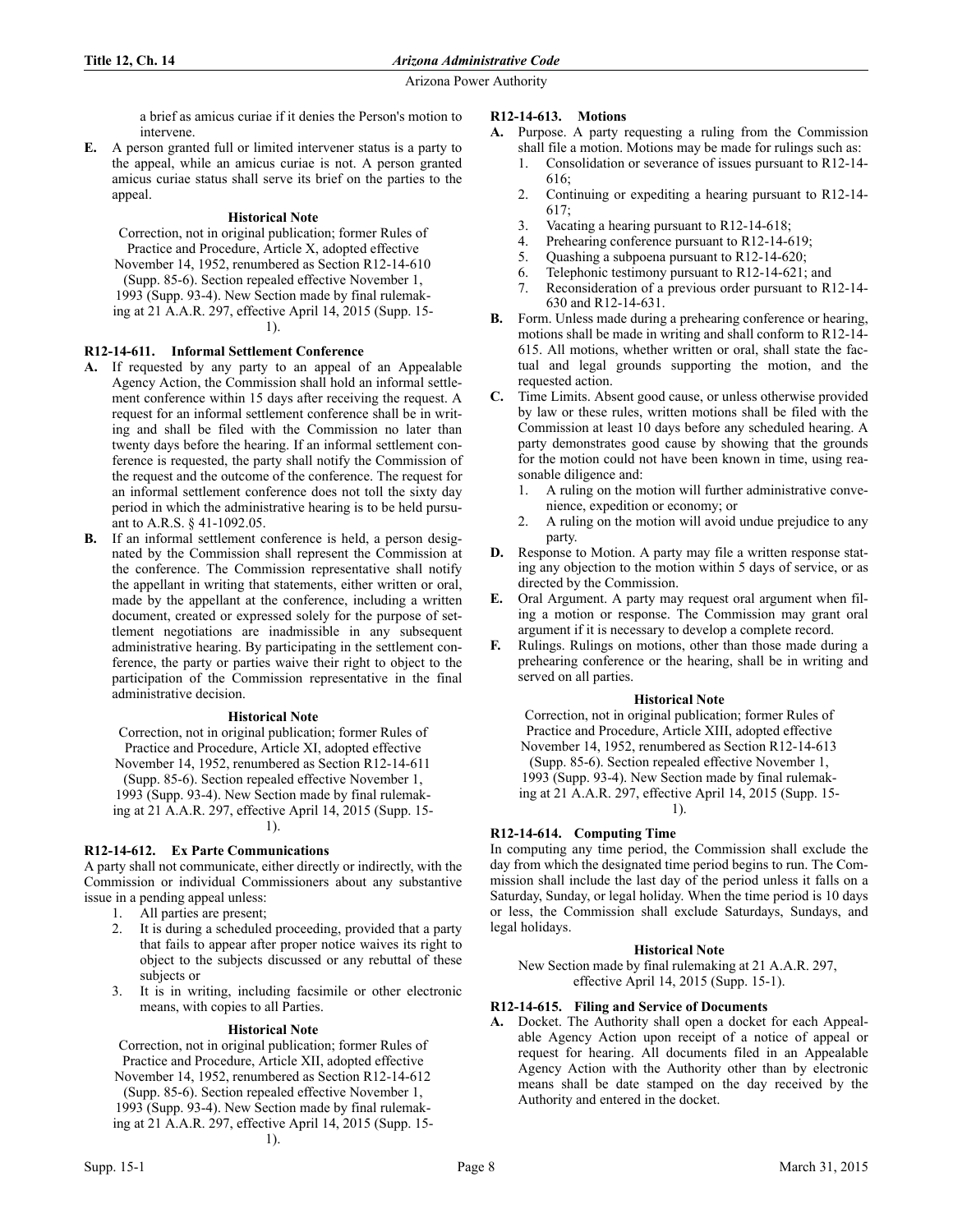- **B.** Definition. "Documents" include papers such as notices of appeal, requests for hearing, motions, responses, notices, and briefs.
- **C.** Form. A party shall state on the document the name and address of each party served and how service was made pursuant to subsection (E). A document shall contain the Authority's caption and docket number.
- **D.** Signature. A document filed with the Authority shall be signed by the party or the party's attorney. A signature constitutes a certification that the signer has read the document and has a good faith basis for submission of the document, and that it is not filed for the purpose of delay or harassment. Signatures can be either hand-written or electronic.
- **E.** Filing and service. A copy of a document filed with the Authority shall be served on all parties. Filing with the Authority and service shall be completed by personal delivery; first-class, certified or express mail; or facsimile or other electronic means.
- **F.** Date of filing and service. A document is filed with the Authority on the date it is received by the Authority, as established by the Authority's date stamp on the face of the document, the facsimile date or the electronic receipt date. A copy of a document is served on a party as follows:
	- 1. On the date it is personally served;
	- 2. Five days after it is mailed by express or 1st class mail;
	- 3. On the date of the return receipt if it is mailed by certified mail; or
	- 4. On the date indicated on the facsimile transmission or the electronic receipt date.
- **G.** Unless otherwise provided in this article, every notice or decision under this article shall be served by personal delivery or certified mail, return receipt requested, or by any other method reasonably calculated to effect actual notice on the Commission and every other party to the action to the party's last address of record with the Authority. Each party shall inform the Authority of any change of address within five days of the change. Such service may include delivering the document by electronic means, such as email or facsimile, unless a party has specifically requested not to receive notice or service through electronic means, such as email or facsimile.

#### **Historical Note**

New Section made by final rulemaking at 21 A.A.R. 297, effective April 14, 2015 (Supp. 15-1).

# **R12-14-616. Consolidation or Severance of Appeals**

- **A.** Standards for consolidation. The Commission may order consolidation of pending appeals, if:
	- 1. There are substantially similar factual or legal issues, or
	- 2. All parties are the same, or
	- 3. If there are different parties, all parties consent to the consolidation.
- **B.** Order. The Commission shall send a written ruling granting or denying consolidation to all parties, identifying the cases, the reasons for the decision, and notification of any consolidated prehearing conference or consolidated hearing. The Commission shall designate the controlling docket number and caption to be used on all future documents.
- **C.** Severance. The Commission may sever consolidated Appealable Agency Actions to further administrative convenience, expedition, and economy, or to avoid undue prejudice. Severance may be ordered upon the Commission's own review, or a party's motion.

## **Historical Note**

New Section made by final rulemaking at 21 A.A.R. 297, effective April 14, 2015 (Supp. 15-1).

## **R12-14-617. Continuing or Expediting a Hearing; Reconvening a Hearing**

- **A.** Continuing or expediting a hearing. When ruling on a motion to continue or expedite, the Commission shall consider such factors as:
	- 1. The time remaining between the filing of the motion and the hearing date;
	- 2. The position of other parties;
	- 3. The reasons for expediting the hearing or for the unavailability of the party, representative, or counsel on the date of the scheduled hearing;
	- 4. Whether testimony of an unavailable witness is authorized by law, and, if so, whether it can be taken telephonically or by deposition; and
	- 5. The status of settlement negotiations.
- **B.** Reconvening a hearing. The Commission may recess a hearing and reconvene at a future date by a verbal ruling during the initially noticed hearing or thereafter during any continuation of the hearing.

## **Historical Note**

New Section made by final rulemaking at 21 A.A.R. 297, effective April 14, 2015 (Supp. 15-1).

## **R12-14-618. Vacating a Hearing**

The Commission may vacate a calendared hearing if:

- 1. The parties agree to vacate the hearing;
- 2. The Commission dismisses the matter;
- 3. The party withdraws the appeal;
- 4. The party fails to comply with any order of the Commission; or
- 5. Facts demonstrate to the Commission that it is appropriate to vacate the hearing for the purpose of informal disposition, or if the action will further administrative convenience, expedition and economy and does not conflict with law or cause undue prejudice to any party.

#### **Historical Note**

New Section made by final rulemaking at 21 A.A.R. 297, effective April 14, 2015 (Supp. 15-1).

## **R12-14-619. Prehearing Conference**

- Procedure. The Commission may hold a prehearing conference. The conference may be held telephonically. The Commission may issue a prehearing order outlining the issues to be discussed. As outlined by A.R.S. § 41-1092.05, prehearing conferences may be held for any of the following reasons:
	- 1. Clarify or limit procedural, legal or factual issues;
	- 2. Consider amendments to any pleadings;
	- 3. Identify and exchange lists of witnesses and exhibits intended to be introduced at the hearing;
	- 4. Obtain stipulations or rulings regarding testimony, exhibits, facts or law;
	- 5. Schedule deadlines, hearing dates and locations if not previously set;
	- 6. Allow the Parties opportunity to discuss settlement; or
	- 7. Any other similar reason determined by the Commission to further administrative convenience, expedition, and economy, or to avoid undue prejudice.
- **B.** Record. The Commission may record any agreements reached during a prehearing conference by electronic or mechanical means, or memorialize them in an order.

## **Historical Note**

New Section made by final rulemaking at 21 A.A.R. 297, effective April 14, 2015 (Supp. 15-1).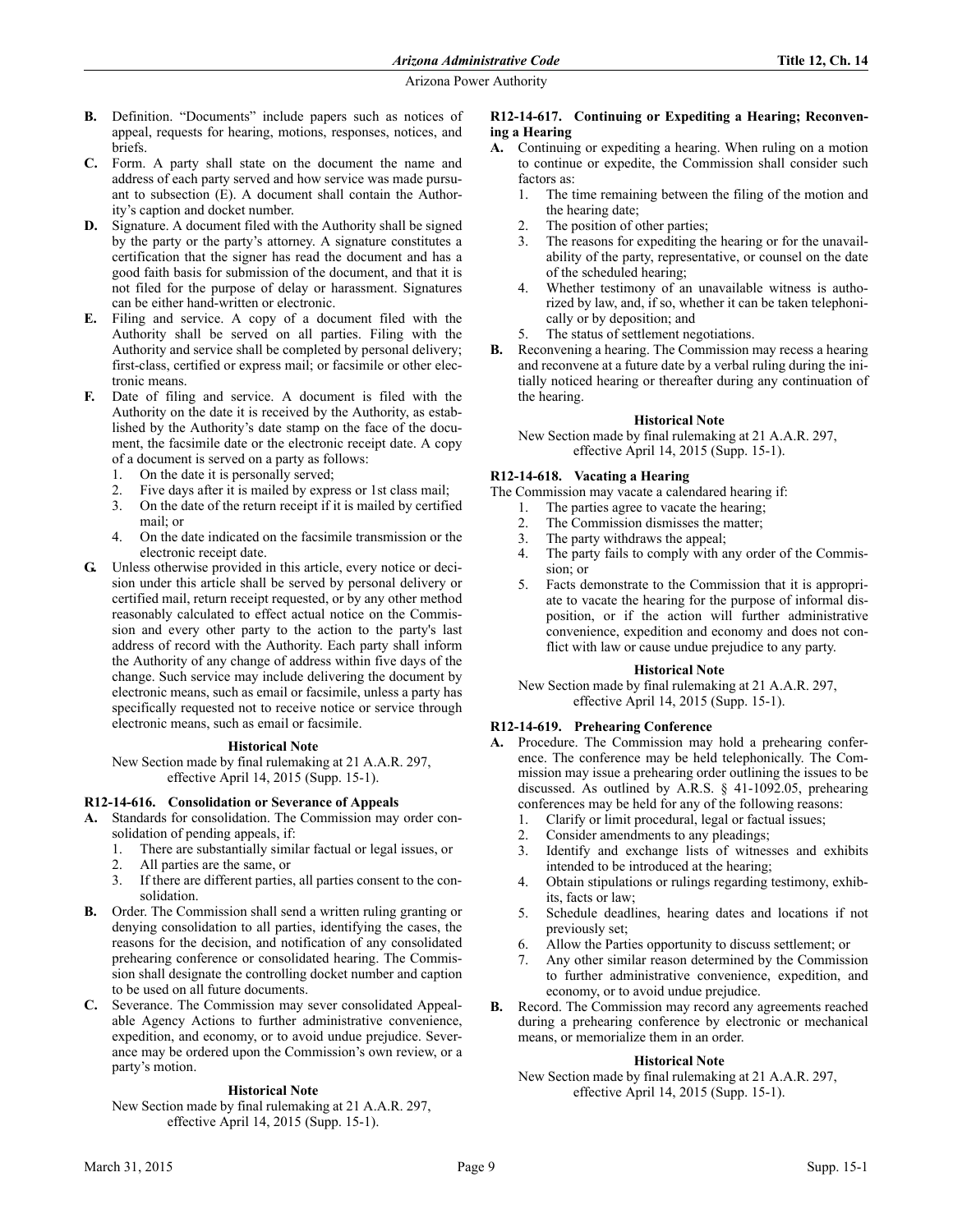# **R12-14-620. Subpoenas**

- **A.** Form. As provided by A.R.S. § 41-1092.07 and A.R.S. § 41- 1092.10, any party may request a subpoena in writing from the Commission and shall include in the request:
	- 1. The caption of the Appealable Agency Action;
	- 2. A list or description of any documents sought;
	- 3. The full name and home or business address of the custodian of the documents sought or all persons to be subpoenaed;
	- 4. The date, time, and place to appear or to produce documents pursuant to the subpoena; and
	- 5. The name, address, and telephone number of the party, or the party's attorney, requesting the subpoena.
- **B.** The Commission may require a brief statement of the relevance of testimony or documents.
- **C.** Service of subpoena. Any person who is not a party and is at least 18 years of age may serve a subpoena. The person shall serve the subpoena by delivering a copy to the person to be served. The person serving the subpoena shall provide proof of service by filing with the Arizona Power Authority a certified statement of the date and manner of service and the name of the person served.
- **D.** Objection to subpoena. A party, or the person served with a subpoena who objects to the subpoena, or any portion of it, may file an objection with the Commission. The objection shall be filed within 5 days after service of the subpoena, or at the outset of the hearing if the subpoena is served fewer than 5 days before the hearing.
- **E.** Quashing, modifying subpoenas. The Commission shall quash or modify the subpoena if:
	- 1. It is unreasonable or oppressive, or
	- 2. The desired testimony or evidence may be obtained by an alternative method, or
	- 3. The existing administrative record contains the information and evidence that would otherwise be proffered pursuant to the subpoena.

# **Historical Note**

New Section made by final rulemaking at 21 A.A.R. 297, effective April 14, 2015 (Supp. 15-1).

# **R12-14-621. Telephonic Testimony**

The Commission may grant a motion for telephonic testimony if:

- 1. Personal attendance by a party or witness at the hearing will present an undue hardship for the party or witness;
- 2. Telephonic testimony will not cause undue prejudice to any party; and
- 3. The proponent of the telephonic testimony pays for any cost of obtaining the testimony telephonically.

# **Historical Note**

New Section made by final rulemaking at 21 A.A.R. 297, effective April 14, 2015 (Supp. 15-1).

# **R12-14-622. Rights and Responsibilities of Parties**

- **A.** Generally. A party may present testimony and documentary evidence and argue with respect to the issues and may examine and cross-examine witnesses.
- **B.** Preparation. A party shall have all witnesses, documents and exhibits available on the date of the hearing.
- **C.** Exhibits. A party shall provide a copy of each exhibit to all other parties at the time the exhibit is offered to the Commission, unless it was previously provided through discovery.
- **D.** Responding to Orders. A party shall comply with an order issued by the Commission concerning the conduct of a hearing. Unless objection is made orally during a pre-hearing conference or hearing, a party shall file a motion requesting the Commission to reconsider the order.

# **Historical Note**

New Section made by final rulemaking at 21 A.A.R. 297, effective April 14, 2015 (Supp. 15-1).

# **R12-14-623. Hearings; Depositions**

- **A.** Pursuant to A.R.S. § 30-107, all members of the Commission shall attend all hearings, unless excused from attendance for a justifiable excuse which shall be made part of the record. Three members shall constitute a quorum for conducting a hearing.
- **B.** The Parties to an Appealable Agency Action have the right to be represented by counsel, or to proceed without counsel, to submit evidence and to cross-examine witnesses.
- **C.** The Commission may issue subpoenas to compel the attendance of witnesses and the production of documents. The subpoenas shall be served pursuant to R12-14-620(C) and, on application to the superior court, enforced in the manner provided by law for the service and enforcement of subpoenas in civil proceedings. The Commission may administer oaths and affirmations to witnesses.
- **D.** All parties shall have the opportunity to respond and present evidence and argument on all relevant issues. All relevant evidence is admissible, but the Commission may exclude evidence if its probative value is outweighed by the danger of unfair prejudice, by confusion of the issues or by considerations of undue delay, waste of time or needless presentation of cumulative evidence. The Commission shall exercise reasonable control over the manner and order of cross-examining witnesses and presenting evidence to make the cross-examination and presentation effective for ascertaining the truth, avoiding needless consumption of time and protecting witnesses from harassment or undue embarrassment.
- **E.** All hearings shall be recorded. The Commission shall secure either a court reporter or an electronic means of producing or preserving a clear and accurate record of the proceeding at the Authority's expense. Any party that requests a transcript of the proceeding shall pay the costs of the transcript to the court reporter or other transcriber.
- **F.** Unless otherwise provided by law, the following apply:
	- 1. A hearing may be conducted in an informal manner and without adherence to the rules of evidence required in judicial proceedings. Neither the manner of conducting the hearing nor the failure to adhere to the rules of evidence required in judicial proceedings is grounds for reversing any administrative decision or order if the evidence supporting the decision or order is substantial, reliable and probative.
	- 2. Copies of documentary evidence may be received in the discretion of the Commission. On request, Parties shall be given an opportunity to compare the copy with the original.
	- 3. Notice may be taken of judicially cognizable facts. In addition, notice may be taken of generally recognized technical or scientific facts within the Commission's specialized knowledge. Parties shall be notified either before or during the hearing or by reference in preliminary reports or otherwise of the material noticed including any staff memoranda or data and they shall be afforded an opportunity to contest the material so noticed. The Commission's experience, technical competence and specialized knowledge may be used in the evaluation of the evidence.
	- 4. On application of a party and for use as evidence, the Commission may permit a deposition to be taken, in the manner and on the terms designated by the Commission, of a witness who cannot be subpoenaed or who is unable to attend the hearing. Subpoenas for the production of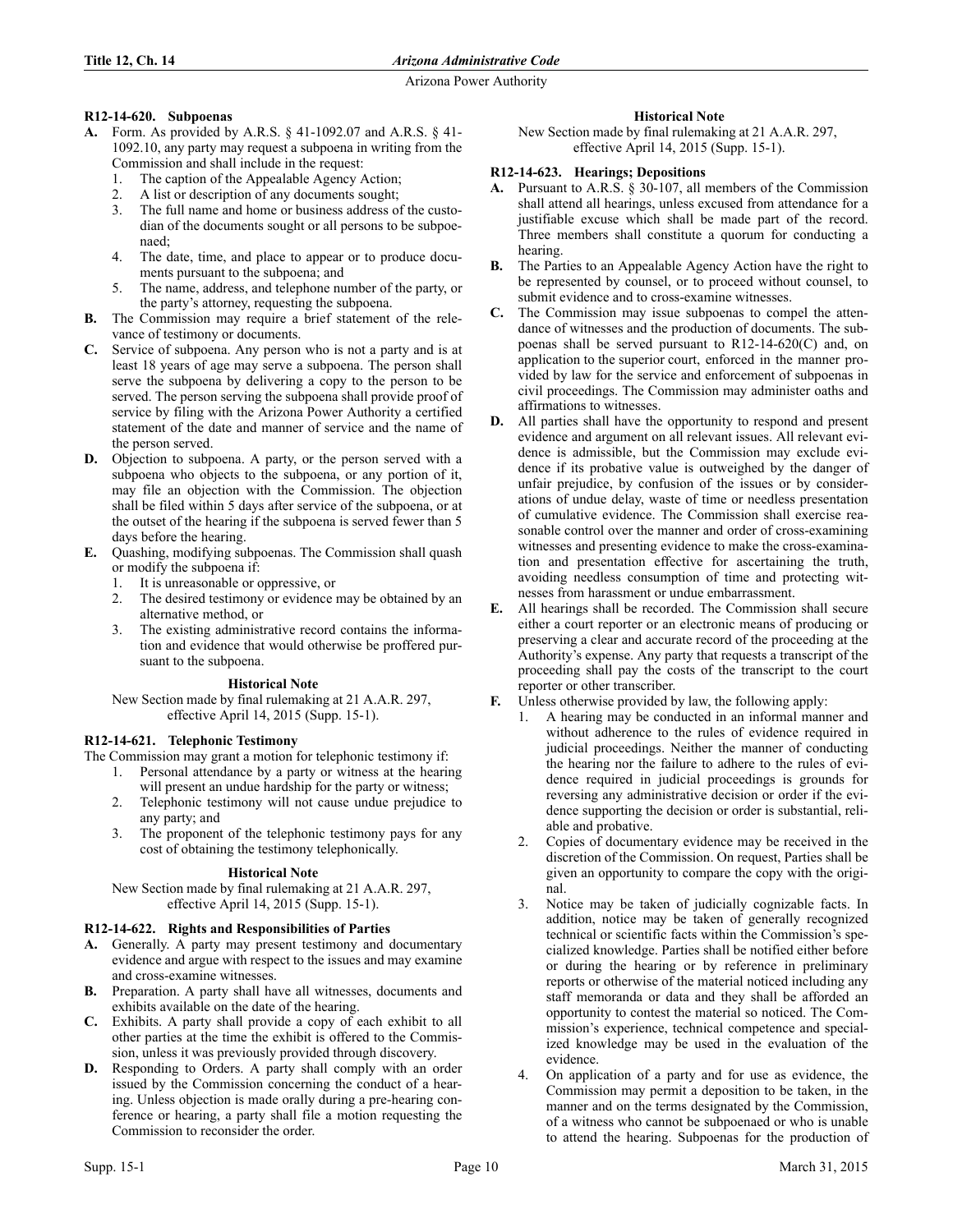documents may be ordered by the Commission if the party seeking the discovery demonstrates that the party has reasonable need of the materials being sought. All provisions of law compelling a person under subpoena to testify are applicable. Fees for attendance as a witness shall be the same as for a witness in court, unless otherwise provided by law or Arizona Power Authority rule. Notwithstanding A.R.S. § 12-2212, subpoenas, depositions or other discovery shall not be permitted except as provided by this subsection or subsection (C).

- 5. Informal disposition may be made by stipulation, agreed settlement, consent order or default.
- 6. Findings of fact shall be based exclusively on the evidence and on matters officially noticed.
- 7. A final administrative decision shall include findings of fact and conclusions of law, separately stated. Findings of fact, if set forth in statutory language, shall be accompanied by a concise and explicit statement of the underlying facts supporting the findings.

## **Historical Note**

New Section made by final rulemaking at 21 A.A.R. 297, effective April 14, 2015 (Supp. 15-1).

# **R12-14-624. Conduct of Hearing**

- **A.** Public access. Unless otherwise provided by law, all hearings are open to the public.
- **B.** Opening. The Commission shall begin the hearing by reading the caption, stating the nature and scope of the hearing, and identifying the parties, counsel, and witnesses for the record.
- **C.** Stipulations. The Commission shall enter into the record any stipulation, settlement agreement, or consent order entered into by any of the parties before or during the hearing.
- **D.** Opening statements. The party initiating the appeal may make an opening statement at the beginning of a hearing. All other parties may make statements in a sequence determined by the **Commission**
- **E.** Order of presentation. After opening statements, the party initiating the appeal shall begin the presentation of evidence, unless the parties agree otherwise or the Commission determines that requiring another party to proceed first would be more expeditious or appropriate, and would not prejudice any other party.
- **F.** Examination. A party shall conduct direct and cross examination of witnesses in the order and manner determined by the Commission to expedite and ensure a fair hearing. The Commission shall make rulings necessary to prevent argumentative, repetitive, or irrelevant presentation of evidence, including testimony, and to expedite the examination to the extent consistent with the disclosure of all relevant testimony and information.
- **G.** Closing argument. When all evidence has been received, parties shall have the opportunity to present closing oral argument, in a sequence determined by the Commission. The Commission may permit or require closing oral argument to be supplemented by written memoranda. The Commission may permit or require written memoranda to be submitted simultaneously or sequentially, within time periods the Commission may prescribe.
- **H.** Conclusion of hearing. Unless otherwise provided by the Commission, the hearing is concluded upon the submission of all evidence, the making of final argument, or the submission of all post hearing memoranda, whichever occurs last.

## **Historical Note**

New Section made by final rulemaking at 21 A.A.R. 297, effective April 14, 2015 (Supp. 15-1).

# **R12-14-625. Failure of Party to Appear for Hearing**

If a party fails to appear at a hearing, the Commission may proceed with the presentation of the evidence of the appearing party, vacate the hearing and return the matter to the Authority for any further action, or dismiss the appeal and conclude that there is a final action on the existing administrative record.

# **Historical Note**

New Section made by final rulemaking at 21 A.A.R. 297, effective April 14, 2015 (Supp. 15-1).

# **R12-14-626. Witnesses: Exclusion from Hearing**

All witnesses at the hearing shall testify under oath or affirmation. At the request of a party, or at the discretion of the Commission, the Commission may exclude witnesses who are not parties from the hearing room so that they cannot hear the testimony of other witnesses.

# **Historical Note**

New Section made by final rulemaking at 21 A.A.R. 297, effective April 14, 2015 (Supp. 15-1).

# **R12-14-627. Proof**

- **A.** Standard of proof. Unless otherwise provided by law, the standard of proof is a preponderance of the evidence.
- **B.** Burden of proof. Unless otherwise provided by law:
	- 1. The party asserting a claim, right, or entitlement has the burden of proof;
	- 2. A party asserting an affirmative defense has the burden of establishing the affirmative defense; and
	- 3. The proponent of a motion shall establish the grounds to support the motion.

## **Historical Note**

New Section made by final rulemaking at 21 A.A.R. 297, effective April 14, 2015 (Supp. 15-1).

# **R12-14-628. Disruptions**

A person shall not interfere with access to or from the hearing room, or interfere, or threaten interference with the hearing. If a person interferes, threatens interference, or disrupts the hearing, the Commission may order the disruptive person to leave or be removed.

## **Historical Note**

New Section made by final rulemaking at 21 A.A.R. 297, effective April 14, 2015 (Supp. 15-1).

## **R12-14-629. Hearing Record**

- **A.** Maintenance. The Commission shall maintain the official record of appeal and hearing.
- **B.** Transfer of record. Before the Commission makes a final administrative decision, the party may request that the record be available for its review or duplication. Any party requesting a copy of the record or any portion of the record shall make a request to the Commission and shall pay the reasonable costs of duplication.
- **C.** Release of exhibits. Exhibits shall be released:
	- 1. Upon the order of a court of competent jurisdiction; or
	- 2. Upon motion of the party who submitted the exhibits if the time for judicial appeal has expired and no appeal is pending.

## **Historical Note**

New Section made by final rulemaking at 21 A.A.R. 297, effective April 14, 2015 (Supp. 15-1).

## **R12-14-630. Final Administrative Decisions; Review**

**A.** For purposes of this article, the decision of the Commission on appeal is the final administrative decision.